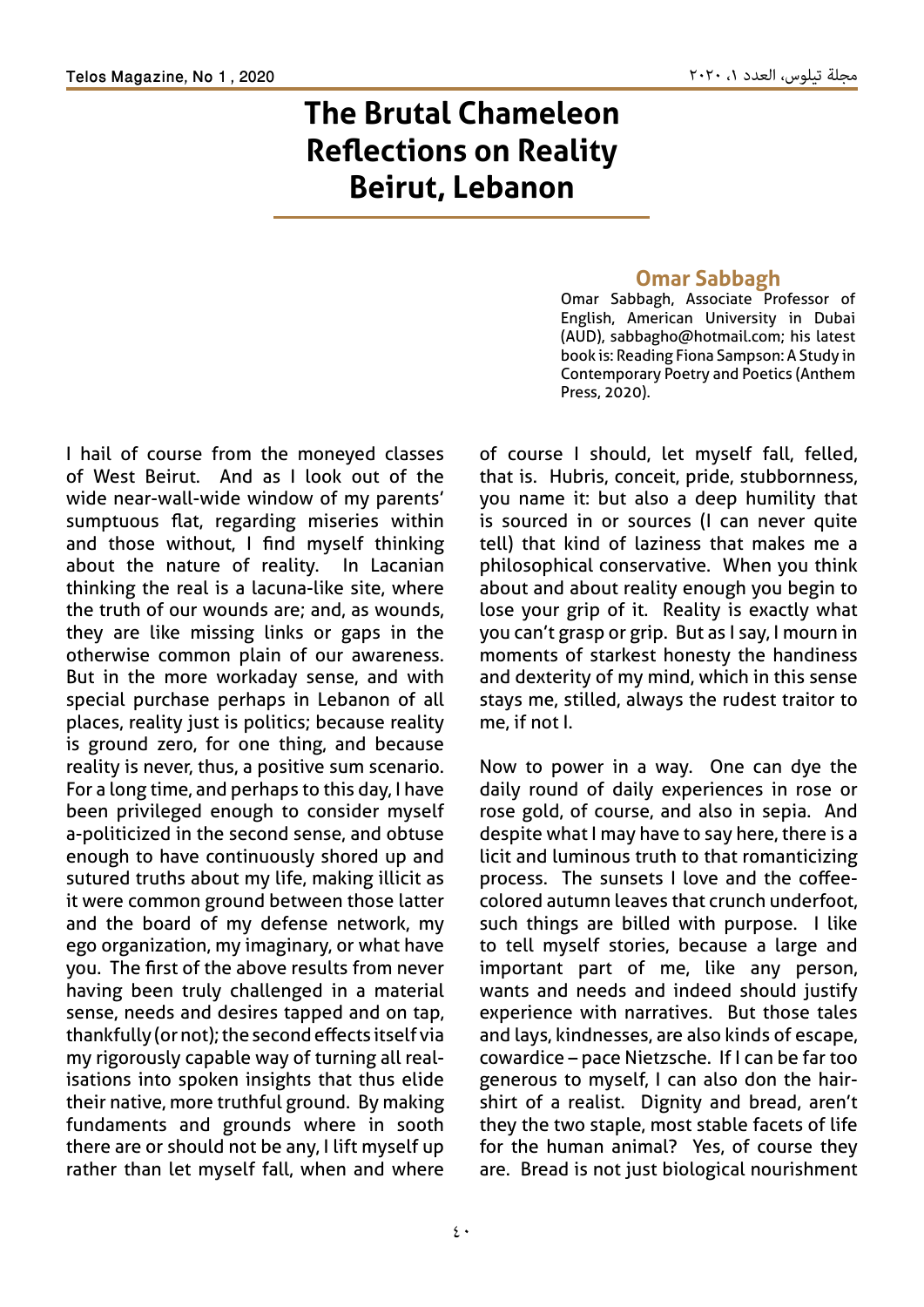**Omar Sabbagh**

though, it opens the heart and is perhaps one if not the passageway to what we like to think of as freedom. Because freedom, in my book, is the capacity of or for possessing options, and time in your hands, for your mind. Dignity, by turns, so highfalutin, is a trap, if a very virtuous one. Worth, respect, integrity, ingredients perhaps of one's ambient dignity, well, they speak for themselves. But they can also limit you, and your options. Yes, one's spirit may go manumitted by the possession of dignity, but that latter can also cuff you, as you traipse your way, moping like a misanthrope, towards the impracticalities that may come to hinder or hurt or jail you. You must pick your fights, naturally; which means burying dignity, not just at times, but most of the time: if you want bread that is, if you want the chance of or at some signal sense of freedom. These may seem paradoxical thoughts, but they attempt to touch the reality of the matter, mark ground. And so, if politics, the tragic conflicts of zero and negative sum games, is for the vast, vast majority the very pith of reality, then politics might be fruitfully seen as the fighting-ground not for dignity and bread, but between them. Beggars can't be choosers. And we are all, ultimately, beggars. And if there's a fight for bread and what it stands for as a metonym, for things like health care, social care, and so on, it's not necessarily that fight that's the site for power-plays. It's the arrows at the clout, at the more symbolic capital of dignity, that are where we story our power-plays. Because reality is not bread. Bread is the avenue onto the promenade of reality. And dignity is never truly real. It's a cello-thick illusion; the illusion of things like this, words that limn in black print across phalanxes of lines. But I like my illusions, now and then: they pick at something true or real, too. That said, perhaps the only thing to surface from that

picking dig is the bread I bear in my pocket, the wife away for the day, the child, an infant, our undying gem, being easily catered to, for, by her grandparents and the maid, to boot. The time to write these words, then, and the times that have permitted me the bolstering of these, my wits that guide the wrist, are both worth and are not worth one crumb of a loaf of bread – like the loaf, that's to say, at hand, granted, taken, waiting for me at my leisure in the kitchen of this luxurious flat in West Beirut. I won't do the mathematics here, because I don't have to.

Some people, and I won't say who, often see me, because that's the way I can come off, as the implicit exemplar of the masterpolitician. I think what they must mean are my gifts for survival. Egotism again, a capacity for control. And it's true that such power over myself has at times at least permitted me a certain quiet force over my surroundings, much like that of a highly-talented and insightful actor. But there is no true authority in that just-named capacity. The masterpolitician as such is a beggar, just a beggar, who cannot, does not choose. No; any token of authority I may possess comes not from my chameleon-like survival instinct, but from the brutal chameleon that evinces an equal music around and about me, debilitating me and debasing me. Acceptance is perhaps the keystone upon which any arching chance of happiness may be built. And you don't accept the reality of the matter until reality matters to (at) you. If politics in its best sense is the wound of ground zero that same wound is a present. Politics in the former sense is not real; it's a small-nosed bartering with death, not life, for a few moments more.

And I suppose what I mean to say by all this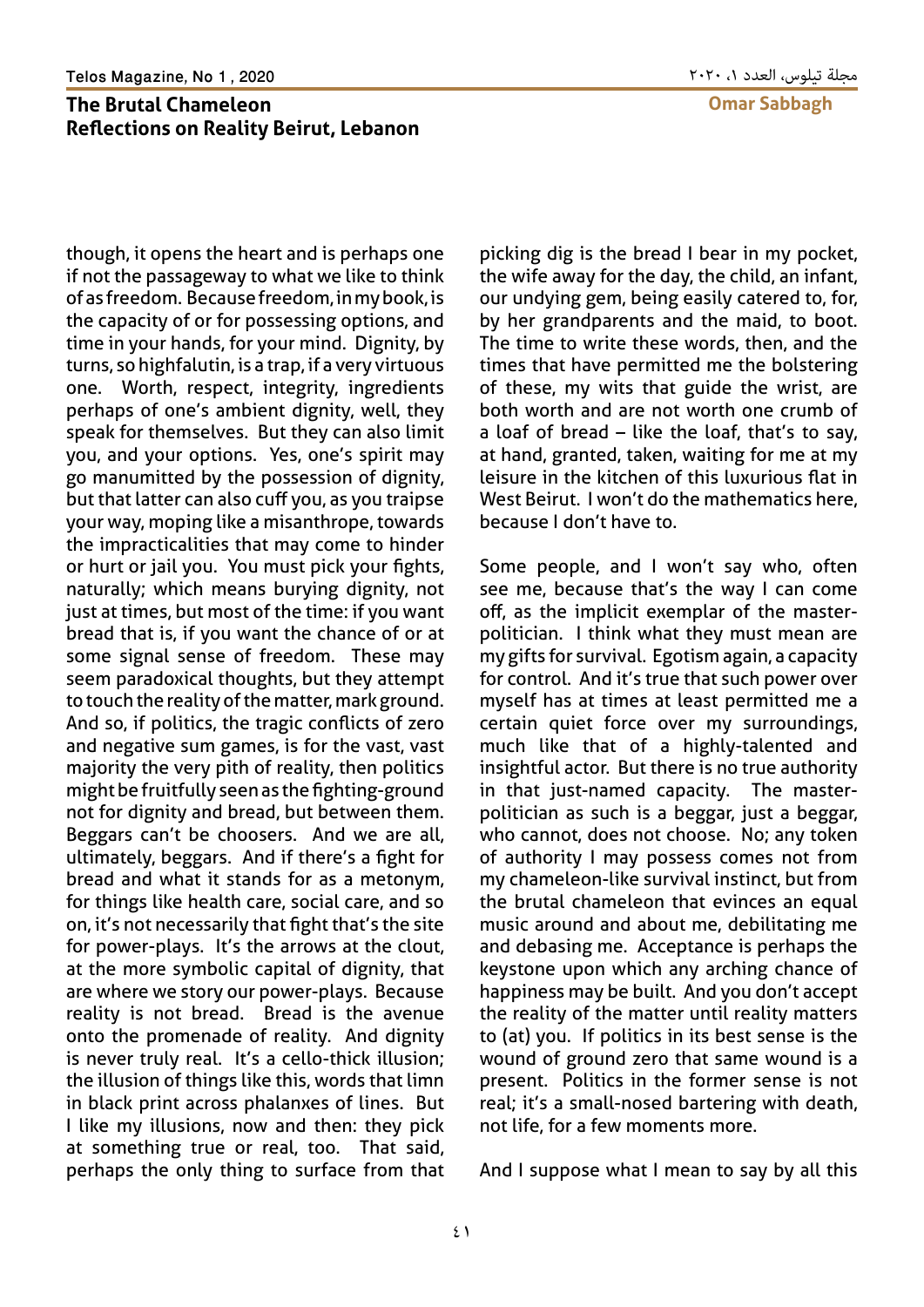is that the very vague, abstract, nay close to otiose impression I have of the realities of Lebanon, tells me things about myself, as much as my own structures of feeling feed the aforementioned impressions. To move into the future, where both moving and futurity may mean something, must mean to my mind to eschew both: not addressing the past, wounds, and only addressing the past, wounds. A dynamic balance of working bits and pieces of both seems to me to be the only basic or bare, logical solution to a problematic like this nation as I see it, a nation just shy of one hundred years old and for all that time never the master or mistress of herself. Just so, I too must do the necessary to get from today to tomorrow, but at the end of that chronological serial movement, if it stays a mere chronological serial movement, is death, obliteration. Desirousness, that egotistical gambit, holds a bellyful of death, in the guts merely what my wife calls, berating me rightly, 'chasing time.' It's only in the kairetic moments (between) that one might infuse time, history, presence, with life. And that requires canniness, savviness: a politics that shies away from both expediency and utopian pipe-dreams, the hypostases of cynicism and idealism. A politics that dances to the music of the times, where the dancer is in the dance as much as the inverse or converse. A purposiveness but without purpose, or, at least, without only one domineering purpose. Limbs must be limpid, flexible, ready for the strains that are deeply needed to leaven a tale from time. Because a story of scuttled, rattling bones needs flesh to make it the story of one body, joy. And that body, ideally, should move, and the only way it seems to me for that movement to be real movement is for that movement to move itself; and the only way that happens is by

checkering the game: a dose of cynicism here, a tad or touch of idealism there, but always in a way to outrun or outpace the way things, as things, just are; which is to say: inertia, the glum-faced laziness of reality.

History is made and makes itself. It is either of the upper-case stuff, as when we use the term proverbially: 'This is history (in the making)!' Or it doesn't bear that capitalized initial, and we mean it more straightforwardly. What is happening here, I'd venture (and this is only a vaguely-tracked impression), is that both options or angles of vision are operative. Yes, what we've seen and followed on the news about this Lebanese revolution is an event that may set the patterns of future history in the second sense, a moment that standsout of the chronological series, enabling the same, onwards. But such might be attenuated and pierced by the older patterns, ruts. I imagine the way-out of the current mess will be, because this is the only logical way it could come to be, a gradated form of rootand-branch change, where that is not by any means an oxymoronic phrase, but a pragmatic description. Ten percent may happen today, this year, two percent next, thirty-seven the next year, and so on, until the full girth of changeful intents are exhausted. That's as it should be; but not necessarily as it will. Yes, we have witnessed, I'd guess, again, an event of and for history. But only the more workaday events on the ground might potentially live-up to that break. Because to live-up to it means to negotiate a series of problems, vertical and horizontal, that are kaleidoscopic in the worst sense. That said, all knowing parties (and I'm certainly not one of them) with whom I've spoken, seem to think that a dam has been broken. And that

**Omar Sabbagh**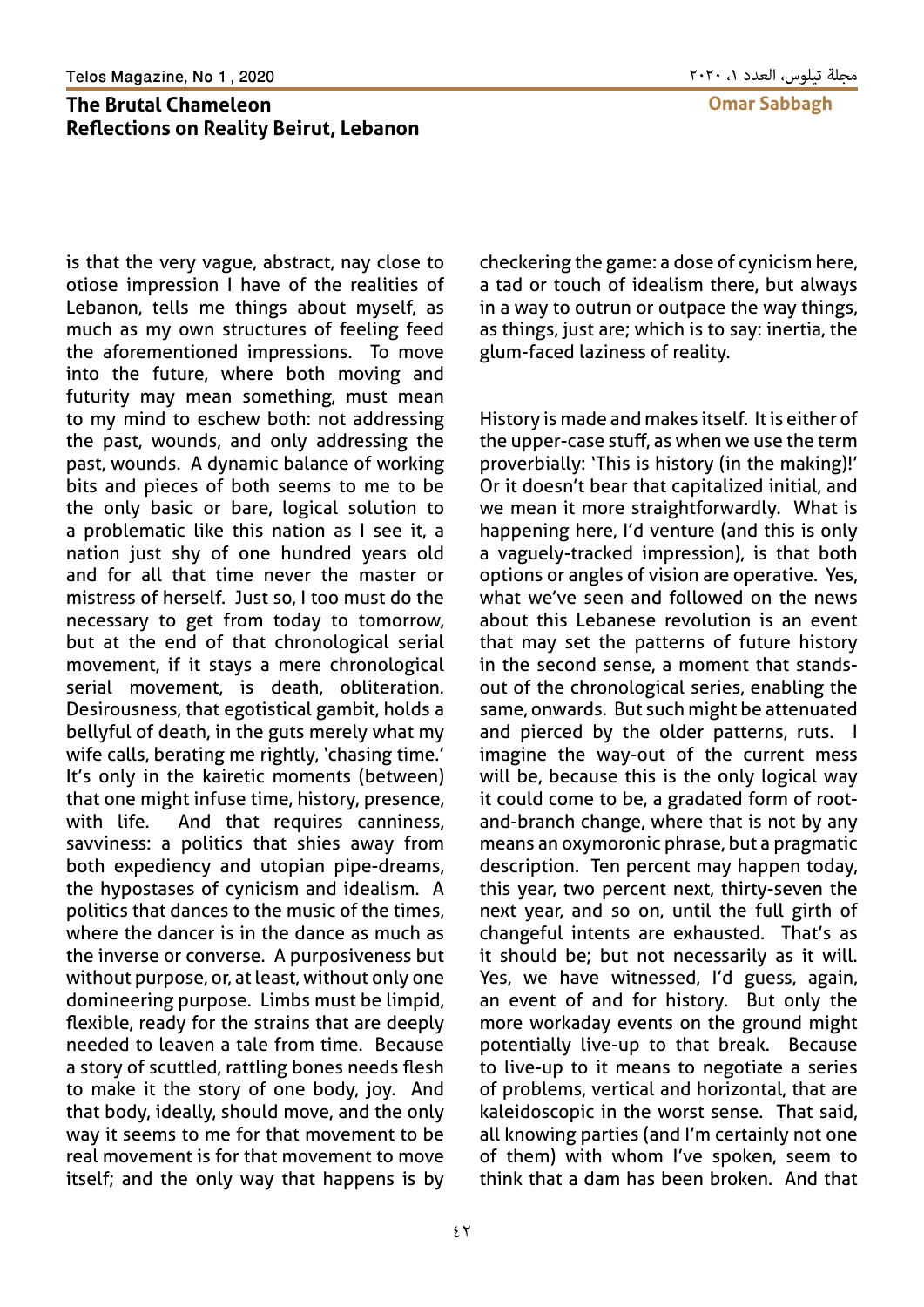**Omar Sabbagh**

all the technology, sleazy or hale, in the world will never reconstitute the same large stone wall. Water flows in a way that's fresh as the painter's light I spied the other day, from a balcony high up overlooking the AUB gardens, after a torrential storm; the leavening light, as it were, to match rain that was, and is, of Biblical proportions. Can they weather the storm? Will they? Will they build a school of arks to ride the waves into the future? I think so; I can't but think that. But it's to be a tempestuous process; storms always are, by definition. But that last, after all, is the presiding element of my toolkit, words, words that engender and beget thinking, never creating a thing though; unlike the people on the streets of Lebanon.

When I think of the importance of family, the image of Beirut looms and weaves and knits loud and large in my mind's eye. Though I have only ever lived here on a continuous basis for two consecutive years, and for all the British-ness of my way of thinking, Lebanon, The Lebanon, remains like a starry vestige my father's most oaken dream, hope, caught moving, or still, in the liminal frame of his eyes; those eyes, loving, and loving with a thirst that might well be quenched, and with staggered grace – even if not in his lifetime. I owe that man, my father, everything; like any progeny, I wouldn't be in and a part of existence if it wasn't for him, but it's also true to say that I may well not have persisted in that same extant universe if it wasn't for him. Doing the algebra, then, it follows in a kind of generous-minded syllogism, that I wouldn't be here, either, if it wasn't for the dream of Lebanon, The. And to recoup a few steps on Lacanian ground, I may well to this day not have traversed my imago, not in any fulsome sense, anyway. The identity diffusion I once

words, has stayed with me to a certain extent at least, and that, because, as I guess it, my father for his own fatherly reasons, wishes for me to stay his son. And that last way of putting it bifurcates, naturally, and in more than just one way. I will always be his son, but in a different, perhaps parallel universe, I may have been challenged in a different way than that by which I have been, and become, sooner, swifter, with burlier force, something like or closer to my own man. Lebanon, The, is thus like a stilling force in my life, and the motor of the same. Which is a paradoxical formulation, again, but from the nature of reality, which in my view and experience is in its pith a ground of tragic, inexorably tragic conflict, paradox, and paradox not susceptible to reduction or resolution just is the way we might (try, and try to) mark ground, bear truth, unveil, reveal the wounds of living, the livingwound. Words of course lend themselves to this kind of serpentine thinking, serpentine phrasing, snaking parsing, but I can't live without them as such. In the beginning was the mote, as it were, and the mote, to become a facet of the starry firmament, a denizen of the constellations, must by its nature speak among other particles of dust. One cannot jump out of one's skin. One shouldn't try to, thus. Lebanon, The, is small, and from one perspective at least, weak, debilitated; but Lebanon, The, is also strong, and primarily because she has the nous and wherewithal of her own self-awareness. Self-awareness is the root of many deep-bowelled joys, but like dignity, it can cost, demand a fee. When you are, as the Lebanese are, gifted, by geography and history and the chance of racial mix among no doubt many other more contingent factors, and challenged to rise by such, and when to boot you are at every turn stoppered by a

suffered from, source of my gift with musical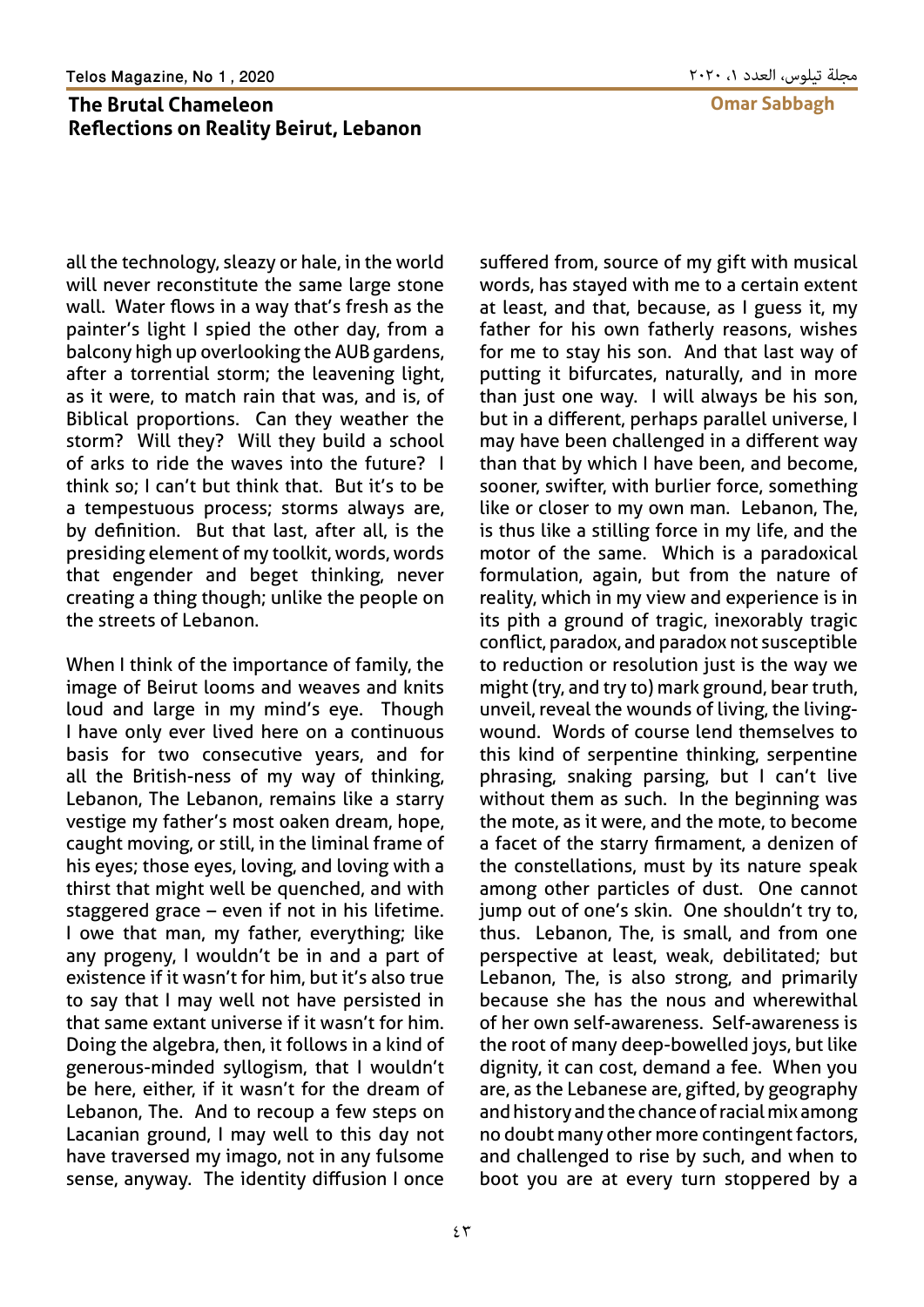**Omar Sabbagh**

litany of frustrations, you may well generate a doughty portion of rage in your guts, spilling out, prodigal or prolific. To liberate that rage though, one must not tighten the knot, and rage and rage and rage. Because, like the past when it stills itself as itself, rage, being only itself, spilling bile, is a recipe for stone, for lifelessness and petrification. Recall, to recoup another Christian trope, the pun and paradox of the founding moment, supposedly, of that latter religion. You are Peter. A name, and a rock. And perhaps it might be true to say, that one must choose between having a name, and coming into the inheritance of the bread of life. Call it what you will, but life, survival, which is in the barest sense the first step on the rungs of the ladder of flourishing, is bigger and wider and more signifying than the most redolent, or dolorous name. The Lebanon is a dream. So, to realize, actualize it, perhaps the humility of shearing names away, sects away, judgments away is like a sine qua non. Perhaps we need to un-name ourselves. Perhaps we need to go shorn and naked into the streets, asking nothing but for open hearts, not the clogging and the clotting of veins. The living artery of change needs blood-flow, blood and flow to bolster the rest of the body, one, and, as one, joyous. That's the (real) flesh behind the hope anyway. Because if there is oneness at all, it needs to be invented as well. That's the truth of the matter, as I see it. The reality I see that sees me.

Bastardy and fate speak to each other, fatefully, and faithfully, from lip to cup cup to lip, to lip, to lip. I wake to my father's beard. The stubble, roughshod but still somehow ironclad, is greyer than it was wont to be: and that is no mere lackadaisical description of the literal sight of it, no. It is for me like

what Kant called a categorical imperative, a should, a should not, that holds universally, like the fortress of a law. But not like a law that chances into its universal scope, but like a law that founds, grounds. To dilate, touched, a touch: I have often thought that Kant's seminal notion of the synthetic a priori truth, whose telling asymmetry I'll explicate to the best of my ability presently, picks out or cashes out something about, if not an intellectual temperament, the temperament of one like me, a merely-nascent systembuilder. The asymmetry works like this, as I like to understand it. You have certain formative structures that facilitate the thinking of the everyday. These forms, structures, just wouldn't be if they weren't at the service of the everyday stuff of experience, which they form, structure, allow ingress to some kind of understanding or awareness. That said, they remain somehow distant, at one remove from the very stuff upon which they, from a different angle of vision, radically depend, hang-from. And that means that while they owe deep, desperate obeisance to the existents of the everyday, they are never, and never may be, will be, reducible to the total sum, now, then, to come, of all that existent stuff, arrowed at us. And this seminal notion of an asymmetry is a bit like how my mind has come to work, or at least, very distantly, picks out what an earlier philosopher called intellectual intuition. I may have always possessed a certain mathematical, or ratiocinative capacity, but the patterns, logoi or mythoi, that now filter or screen how I process and how I think of, through and about my life's experience, were, in an infinitesimally gradated way, I'd guess, like the real, only formed fully and girded, as they may continue to be, by the voracious infusion of data permitted me by my early-founded